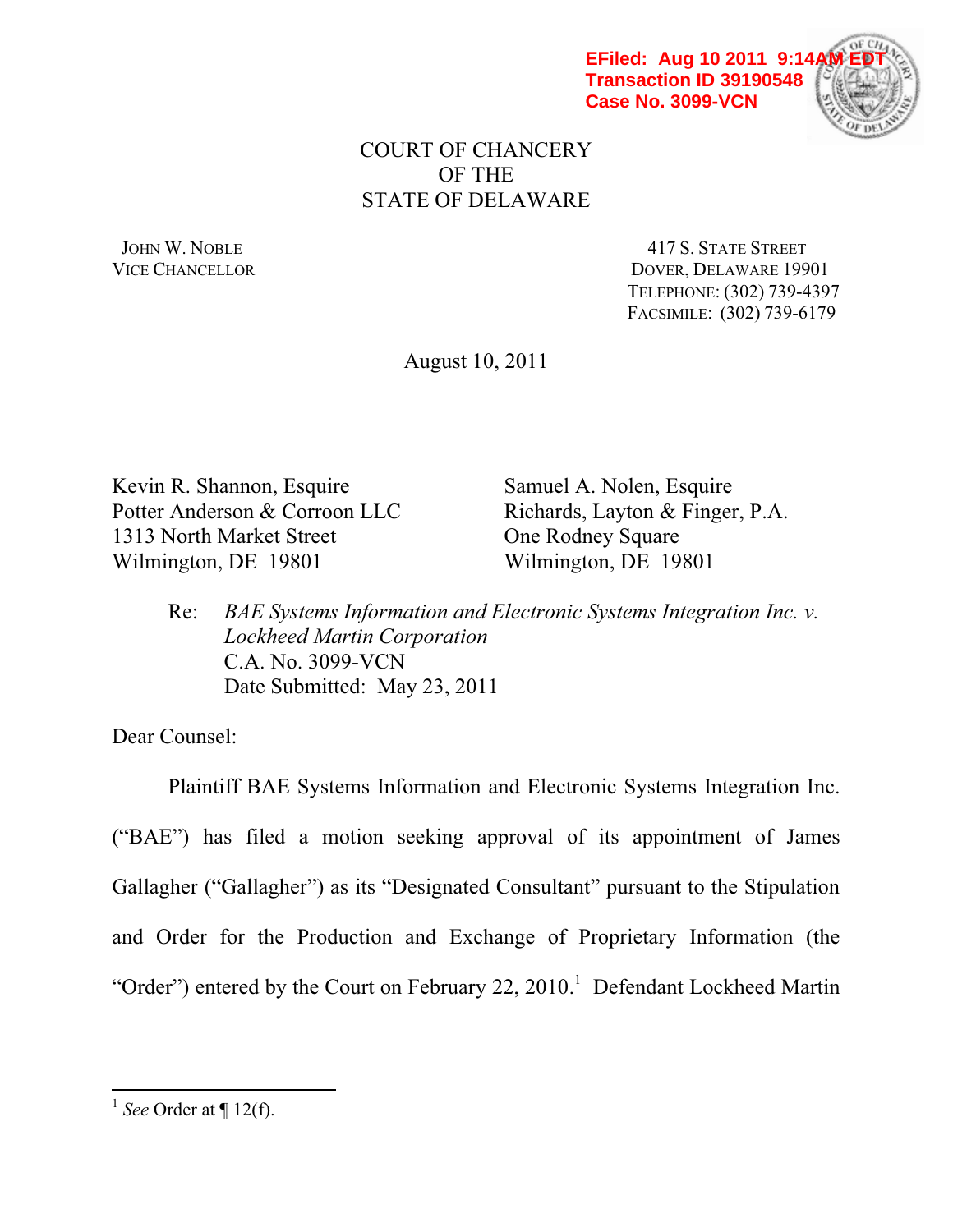Corporation ("Lockheed") objects to Gallagher's designation, and the Court now addresses its objections.

## **I. BACKGROUND**

A. *"Designated Consultants" under the Order* 

 $\overline{a}$ 

 Because the documents at issue in this case are, in many instances, of a technical and sensitive nature, the Order provides that each party may designate one "employee or agent" who is familiar with the technology involved to "assist" [it] in the conduct of this Litigation (the 'Designated Consultants')."<sup>2</sup> A party seeking to designate such a consultant must provide the other party with the proposed Designated Consultant's identity and curriculum vitae before any Competition Sensitive information is disclosed to the proposed Designated Consultant.<sup>3</sup> A party may withhold its consent to the other party's choice of a

 $2$  *Id.* at 12(f). The Order provides that "Competition Sensitive" discovery materials may not be disclosed except to the parties' legal counsel; the Court and its employees; the authors, addressees, or copy recipients shown on particular Competition Sensitive documents; expert witnesses; and Designated Consultants. *Id.* at  $\P$  12-13. These Paragraphs do not refer to fact witnesses, except that, in authorizing the authors, recipients, and copy recipients of Competition Sensitive documents,  $\P$  12(c) requires that "such witness or deponent shall pledge to abide by the terms and conditions of [the Order]" by signing a confidentiality agreement. <sup>3</sup> *Id.*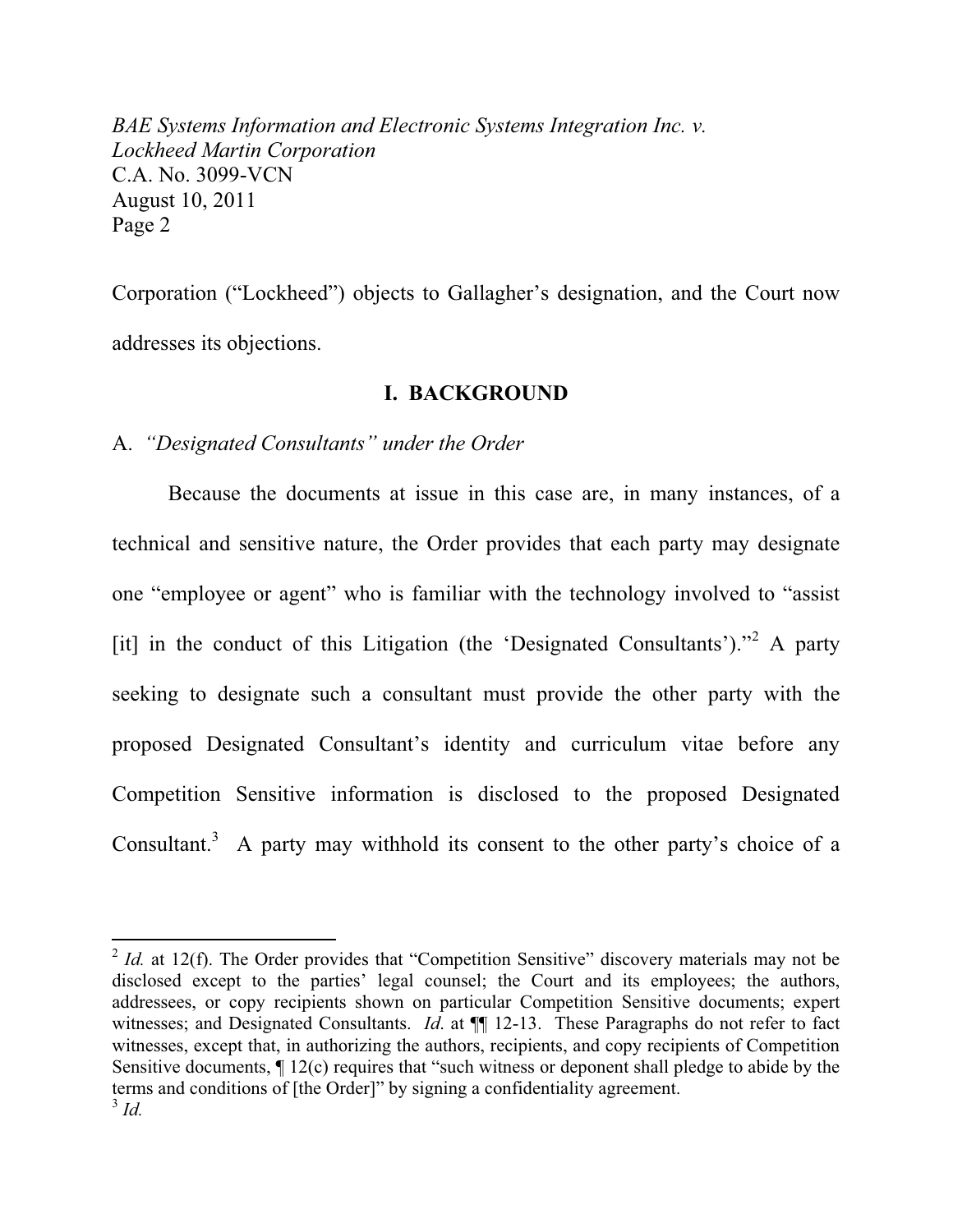Designated Consultant "on the ground" that the proposed Designated Consultant

is:

involved in any capacity (other than advising with regard to this litigation) including but not limited to competitive decisionmaking, relating to the Automated Test Systems . . . opportunities covered or purported by either party to be covered by Memorandum of Agreement dated November 27, 2000 [the "New MOA"], with any Party or any other firm that could gain a competitive advantage from access to the Competition Sensitive Discovery Material, unless the proposed Designated Consultant agrees to cease any such involvement prior to receiving Competition Sensitive Discovery Material.<sup>4</sup>

Once approved as a Designated Consultant by the other party (or, in the case that party maintains an objection to the selection, by court order), the Designated Consultant must, before being permitted to review Competition Sensitive information, commit to complying with the terms of the Order for two years after the conclusion of this action and agree to notify the other party of any change in the Designated Consultant's employment if the change is related to Automated Test Systems ("ATS") work.<sup>5</sup>

<sup>&</sup>lt;sup>4</sup> *Id.* at  $\P$  12(f)(i).

 $\frac{5}{1}$  *Id.* at  $\sqrt{12(f)(ii)}$ . The party receiving such notification may then object to the Designated Consultant's new job responsibilities.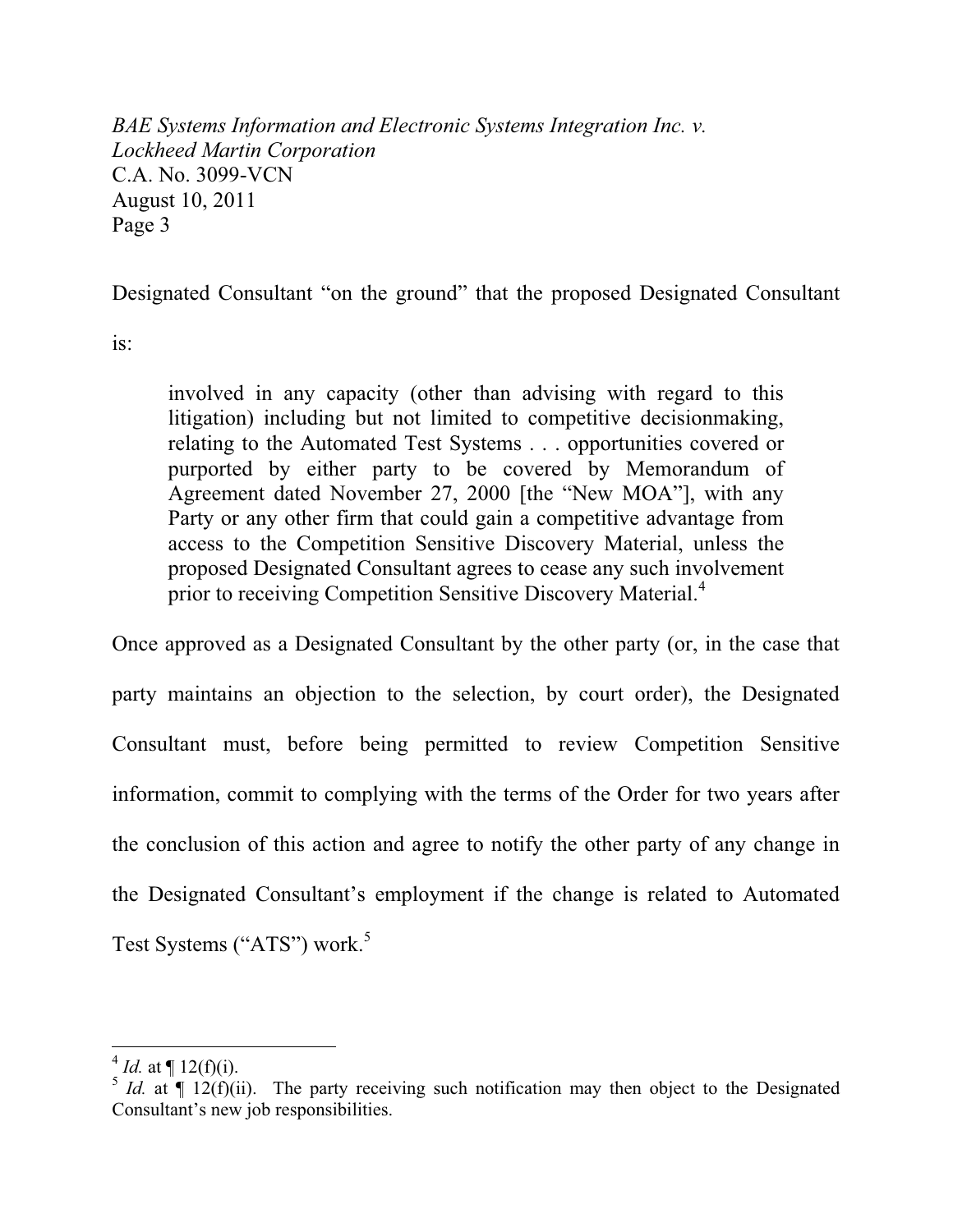## B. *Gallagher*

 BAE notified Lockheed that that it had selected Gallagher as its Designated Consultant by letter dated May 10, 2010; included with the letter were Gallagher's curriculum vitae and an Agreement to be Bound by Protective Order signed by Gallagher.<sup>6</sup>

Gallagher was employed by, and performed ATS work on behalf of, Sanders Associates (from 1983 to 1986, when Sanders was purchased by Lockheed), Lockheed (from 1986 to 2000) and BAE (from 2000 to 2008).<sup>7</sup> BAE asserts that Gallagher, through his employment, became knowledgeable of the facts underlying its claims in this litigation; Lockheed describes Gallagher as a key fact witness.<sup>8</sup> After he retired, Gallagher became an employee of Hepco, Inc. and, in addition to consulting on other matters, provides consulting services to BAE and its counsel in connection with this litigation; he is paid \$73.75 per hour, a rate that is

 $^6$  Pl.'s Mot. to Approve Designated Consultant ("Mot."), Ex. B.

 $<sup>7</sup>$  *Id.* at 2 (Gallagher CV).</sup>

 $8$  *Id.*  $\parallel$  5; Def.'s Opp. to Pl.'s Mot. to Approve Designated Consultant ("AB") at 7; *Id.* Ex. 1, BAE Responses to Def.'s First Set of Interrogatories (listing Gallagher as a person with knowledge of the "[n]egotiation and performance of Original MOA and New MOA; [Lockheed]'s breach of the New MOA. Involved in presentations to BAE Systems regarding the extent and nature of work covered by the Original MOA.").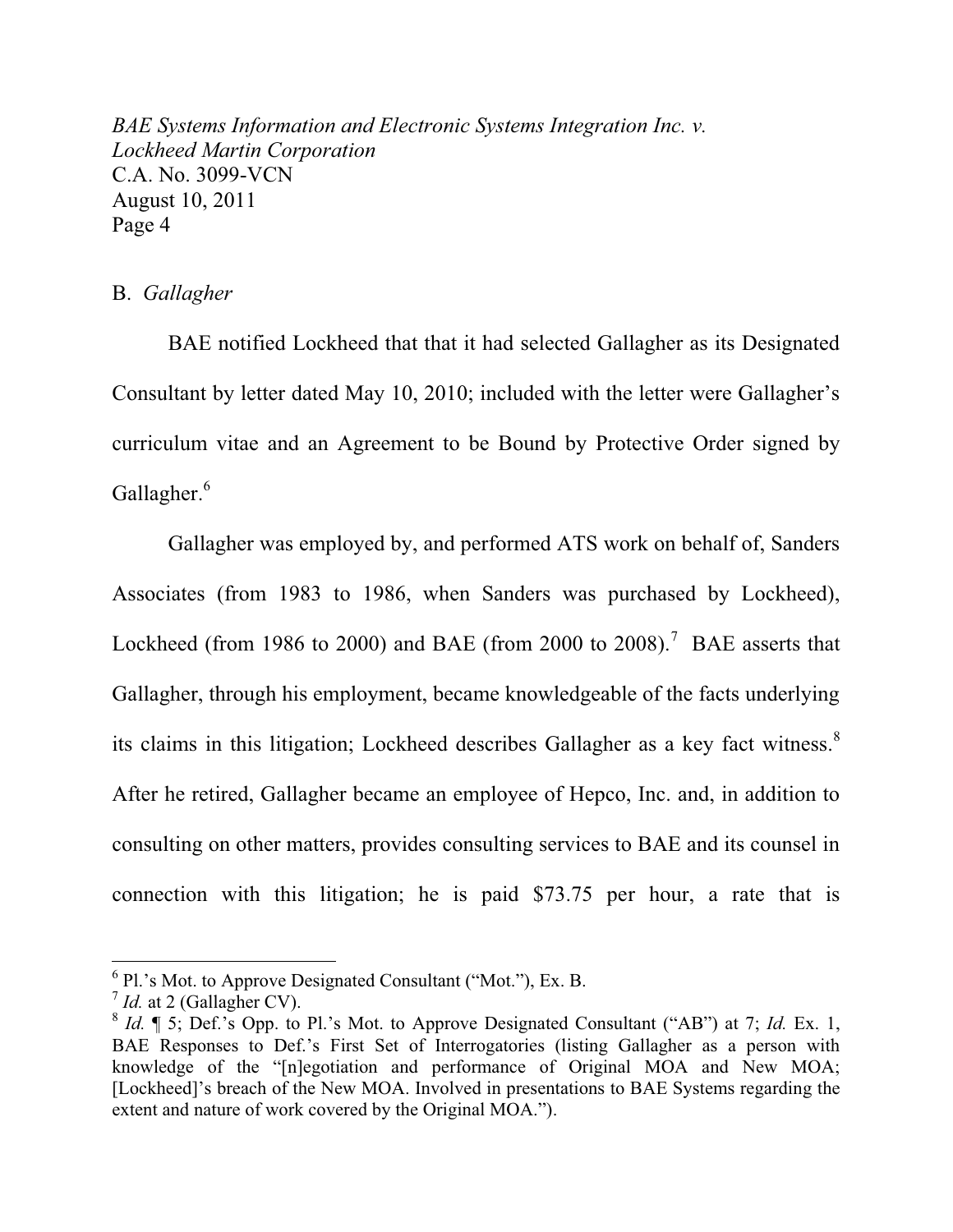significantly lower than the effective hourly rate he was paid during his employment at BAE.<sup>9</sup> Gallagher indicated that serving as BAE's Designated Consultant would require a substantial time commitment and would prevent him from taking on other consulting projects, whether for BAE or others; it would additionally prevent him from accepting ATS-related consulting work for two years following the completion of this litigation.<sup>10</sup>

### **II. DISCUSSION**

Lockheed objects to the choice of Gallagher as BAE's Designated Consultant on two grounds. It contends that, because Gallagher will be a fact witness in this action: (i) allowing him to serve as a Designated Consultant would violate the Order by exposing him to information that would unfairly inform his testimony and (ii) paying him to serve as a Designated Consultant would violate the Delaware Lawyers' Rules of Professional Ethics' prohibition on paying fact witnesses in order to influence their testimony.

 $9$  Mot. ¶ 3; Pl.'s Reply in Further Supp. of its Mot. to Approve Designated Consultant, Ex. A, Aff. of James Gallagher ("Gallagher Aff.") II 6-8.

 $10$  Gallagher Aff.  $\P\P$  10-11.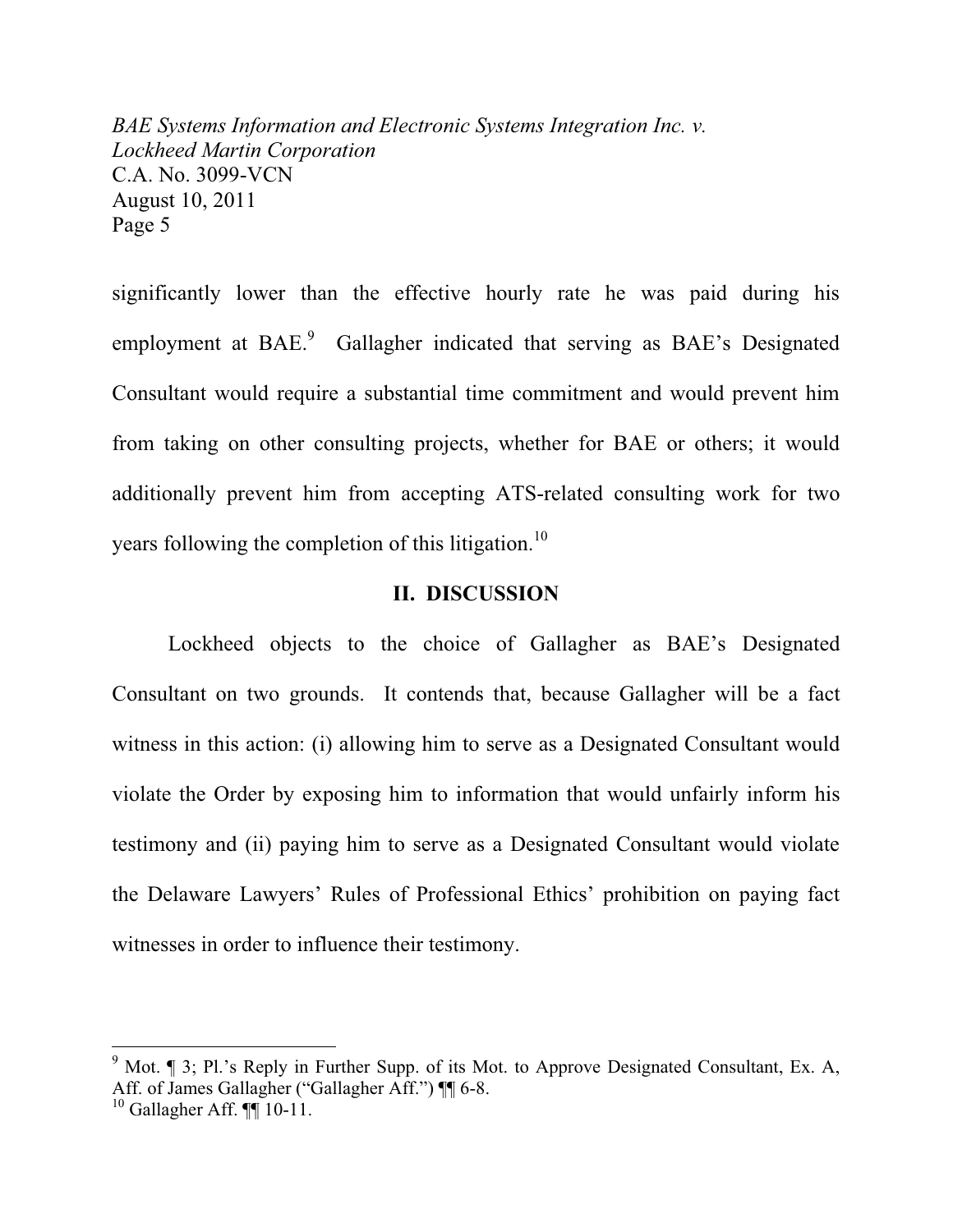## A. *The Order*

 $\overline{a}$ 

As to Lockheed's first argument, the Order generally limits access to Competition Sensitive materials, but specifically provides that Designated Consultants may have access to such materials. The Order does not provide that Lockheed may object to Gallagher's designation on the basis that he is a fact witness, and neither does it provide that Lockheed may object on the basis that Gallagher is not the only person with the knowledge needed to assist BAE in connection with this litigation. Instead, the Order, which was negotiated and stipulated by the parties, provides that a party may object to another party's proposed Designated Consultant only on the basis that the proposed Designated Consultant is involved with a firm that would gain an advantage from exposure to Competition Sensitive information.

Gallagher currently has no such involvement, except in connection with advising BAE on this litigation (an exception expressly allowed under Paragraph  $12(f)(i)$ .<sup>11</sup> Further, he has agreed to be bound by the terms of the Order

 $11$  Lockheed has not argued that Gallagher's potential role as a fact witness in this litigation falls within the definition of "involvement in any capacity" with BAE of the type that would provide a basis for Lockheed to object to his designation. *See* Order  $\P$  12(f)(i) ("The Producing Party may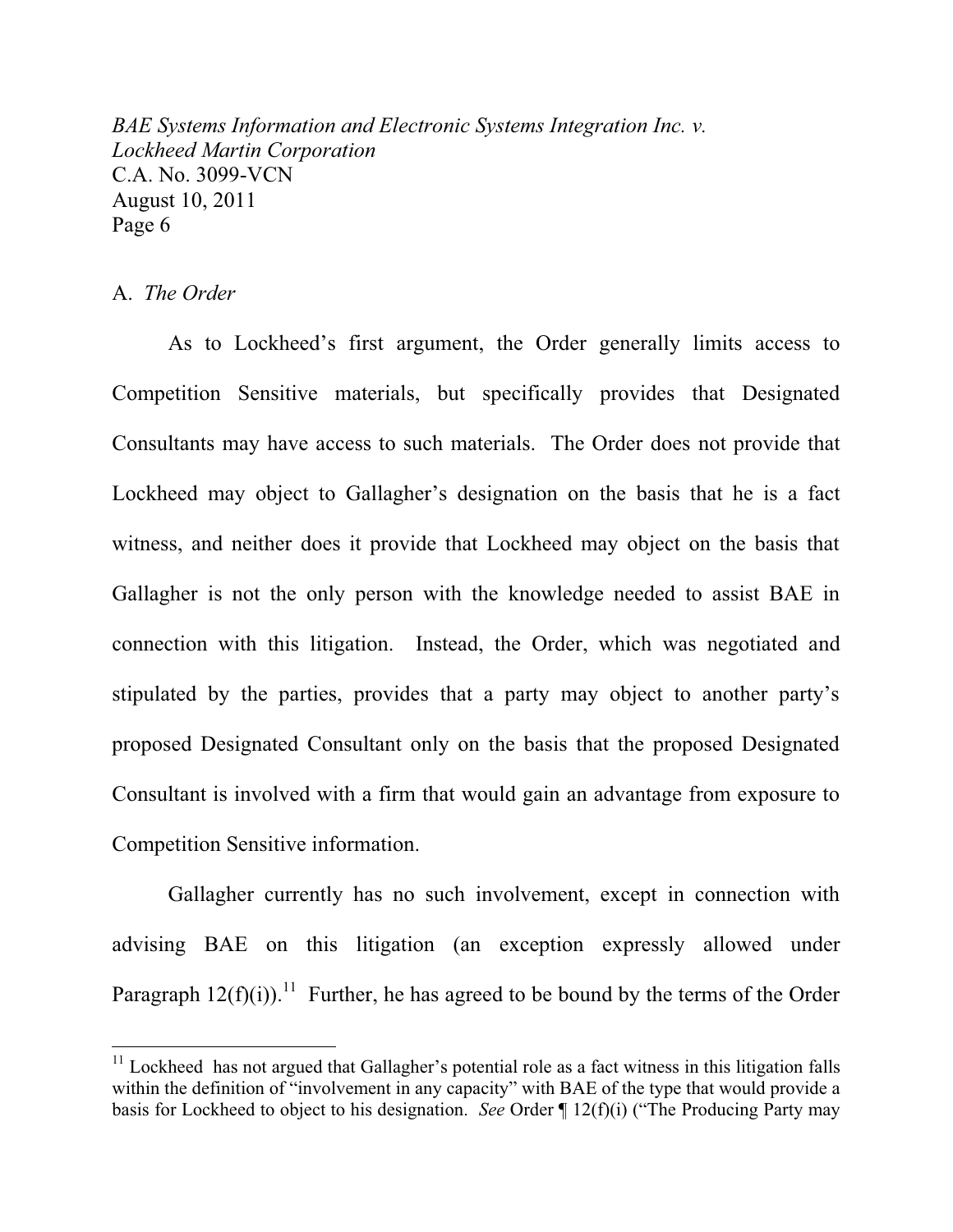for two years following completion of this litigation. The Court understands Lockheed's concern that, if Gallagher serves as BAE's Designated Consultant, his recollection of the facts underlying BAE's claims may be affected. Although Lockheed may impeach Gallagher's credibility as a fact witness on that basis, Lockheed has no grounds, under the Order, to object to Gallagher's selection as BAE's Designated Consultant.

#### B. *The Ethics*

 $\overline{a}$ 

Lockheed's second objection is to BAE's compensation of Gallagher in his role as a Designated Consultant; Lockheed contends that such compensation is tantamount to paying Gallagher for his testimony as a fact witness. BAE argues that Gallagher is not being paid for the time he actually spends testifying, and that,

withhold consent on the ground that a Designated Consultant is involved in any capacity, ..., including but not limited to competitive decisionmaking, related to [ATS] opportunities . . . with any Party  $\dots$ ").

Although one heading in Lockheed's brief reads "Mr. Gallagher's Role as a Witness Precludes Him From serving as a Designated Consultant," the paragraphs under that heading do not argue that Gallagher's role as a witness amounts to "involvement" with BAE, but instead that the Order excludes witnesses and deponents from the category of persons who can review Competition Sensitive information, and that allowing Gallagher to serve as a Designated Consultant would "allow a provision intended to assist the education of counsel to be used as a means to educate a key fact witness<sup>[]</sup>." See AB ¶¶ 5-10.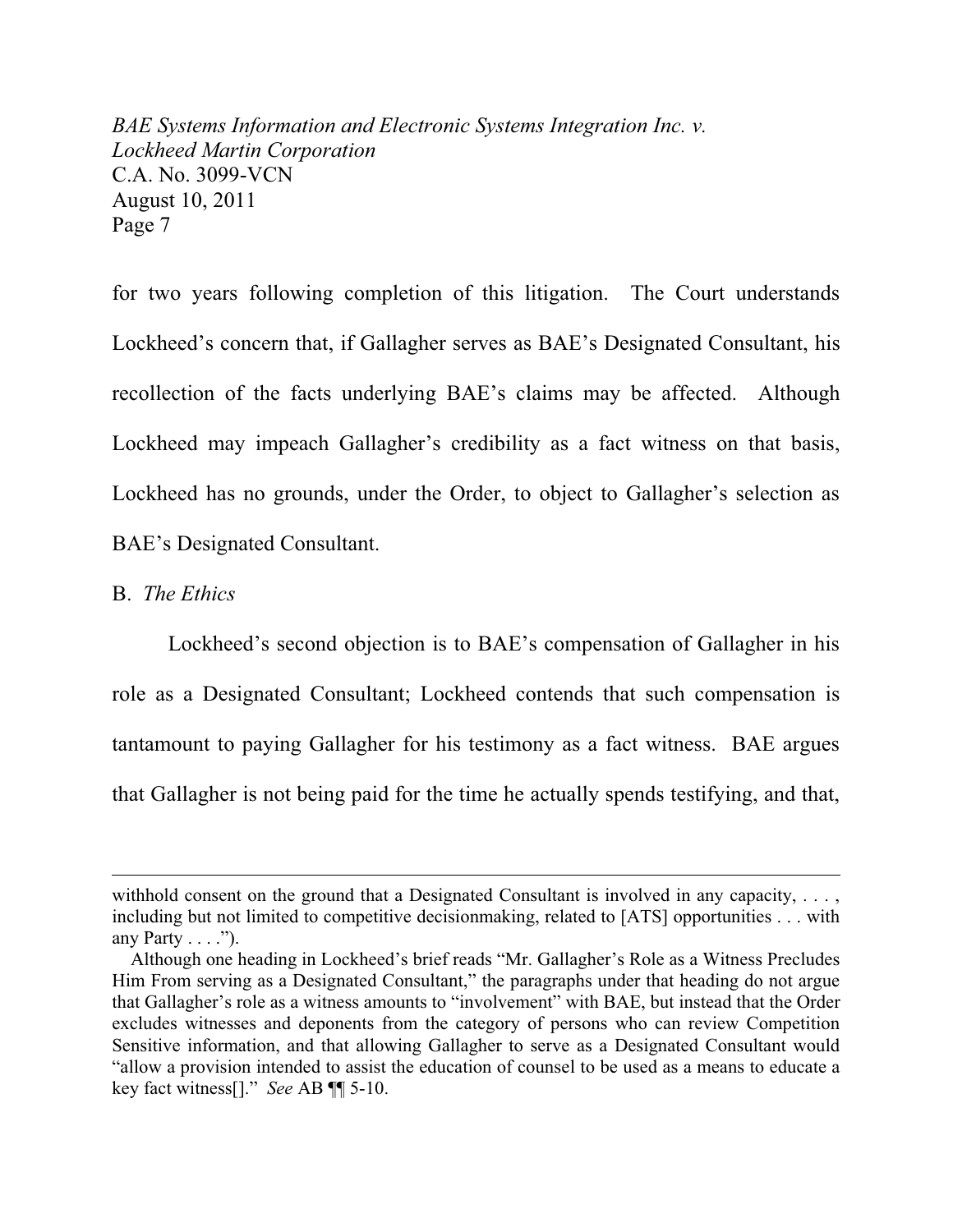even if he were being compensated for the time he would lose while testifying or preparing to testify, Rule 3.4(b) of the Delaware Lawyers' Rules of Professional Conduct does not prohibit reimbursement of expenses reasonably incurred by a witness and for the loss of time incurred in connection with preparing for testimony, attending proceedings, or testifying.

 The prohibition against paying fact witnesses for their testimony protects the integrity of the adversary process: compensating a fact witness for her testimony creates the perception that, but for the compensation, the witness might not offer testimony consistent with the proponent's interest.<sup>12</sup> Nonetheless, although fact witnesses may not be paid for their testimony, the rules of ethics do not, in all

<sup>&</sup>lt;sup>12</sup> See Del. Lawyers' Rules of Prof'l Conduct R. 3.4(b) (providing that lawyers may not "falsify evidence, counsel or assist a witness to testify falsely, or offer an inducement to a witness that is prohibited by law."); *id.* at R. 3.4, cmt. 1 ("Fair competition in the adversary system is secured by the prohibitions against destruction or concealment of evidence, improperly influencing witnesses, obstructive tactics in discovery procedure, and the like"); *id.* at cmt. 3 ("II) is not improper to pay a witness's expenses or to compensate an expert witness on terms permitted by law. The common law rule in most jurisdictions is that it is improper to pay an occurrence witness any fee for testifying ...."); Golden Door Jewelry Creations, Inc. v. Lloyds *Underwriters Non-Marine Ass'n, 865 F. Supp. 1516, 1525-26 (S.D. Fla. 1994), aff'd in part,* 117 F.3d 1328 (11th Cir. 1997) ("The payment of a sum of money to a witness to "tell the truth" is as clearly subversive of the proper administration of justice as to pay him to testify to what is not true."") (applying Florida Rules of Prof'l Conduct R. 4-3.4(b), which, like Del. Lawyers' Rules of Prof'l Conduct R. 3.4(b), tracks the Model Rules of Prof'l Conduct R. 3.4(b)) (quoting *In re Robinson*, 151 A.D. 589, 600 ( N.Y. App. Div. 1912), *aff'd*, 103 N.E. 160 (N.Y. 1913).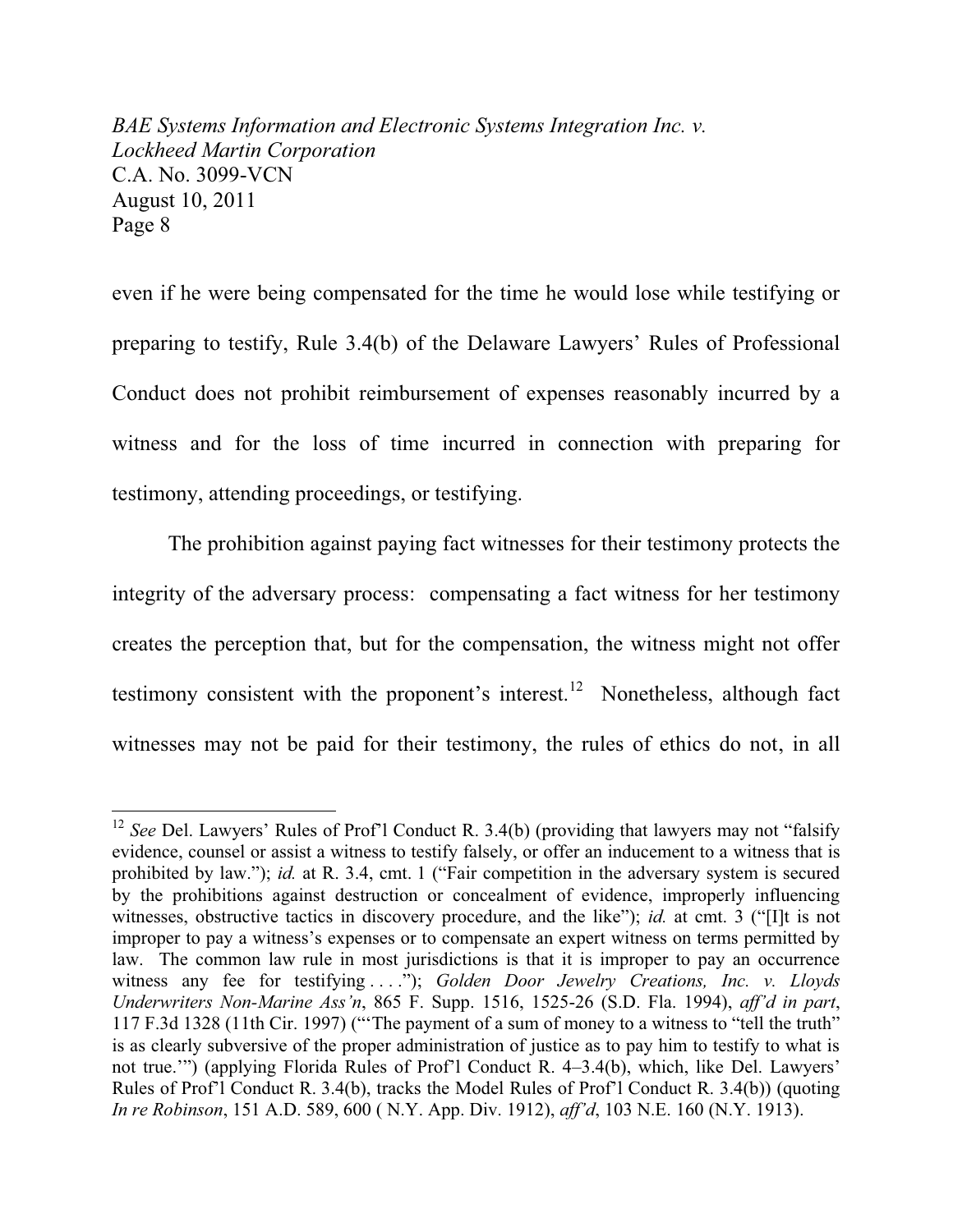cases, prohibit individuals, who happen also to be fact witnesses, from receiving compensation from parties for services performed in other capacities. For example, as counsel for Lockheed observed:

[C]ertainly employees of corporations can testify on behalf of corporations. Nobody doubts that, and they're going to be paid. And their credibility is going to be questioned, because they're giving testimony that presumably is consistent with their employer's interest. The ethical rules don't prohibit that.<sup>13</sup>

Here, the Court is satisfied that the compensation BAE proposes to pay to

Gallagher relates to his work as a Designated Consultant, and not to his willingness to testify as to the facts underlying BAE's claims. Gallagher has been paid at a fixed hourly rate for consulting for BAE, and others, since 2008.<sup>14</sup> Lockheed concedes that, had Gallagher been BAE's employee during that time, continuing to pay him as an employee now would not present a problem under the ethics rules. Paying Gallagher what is, in effect, his standard consulting fee does not seem functionally different. So long as he is paid for his time in connection with his

 $^{13}$  May 23, 2011 Hr'g on Pl.'s Mot. to Approve Designated Consultant, Cross Motions to Compel, Def.'s Mot. to Bifurcate, Tr. at 96.

 $14$  Gallagher Aff. ¶ 10.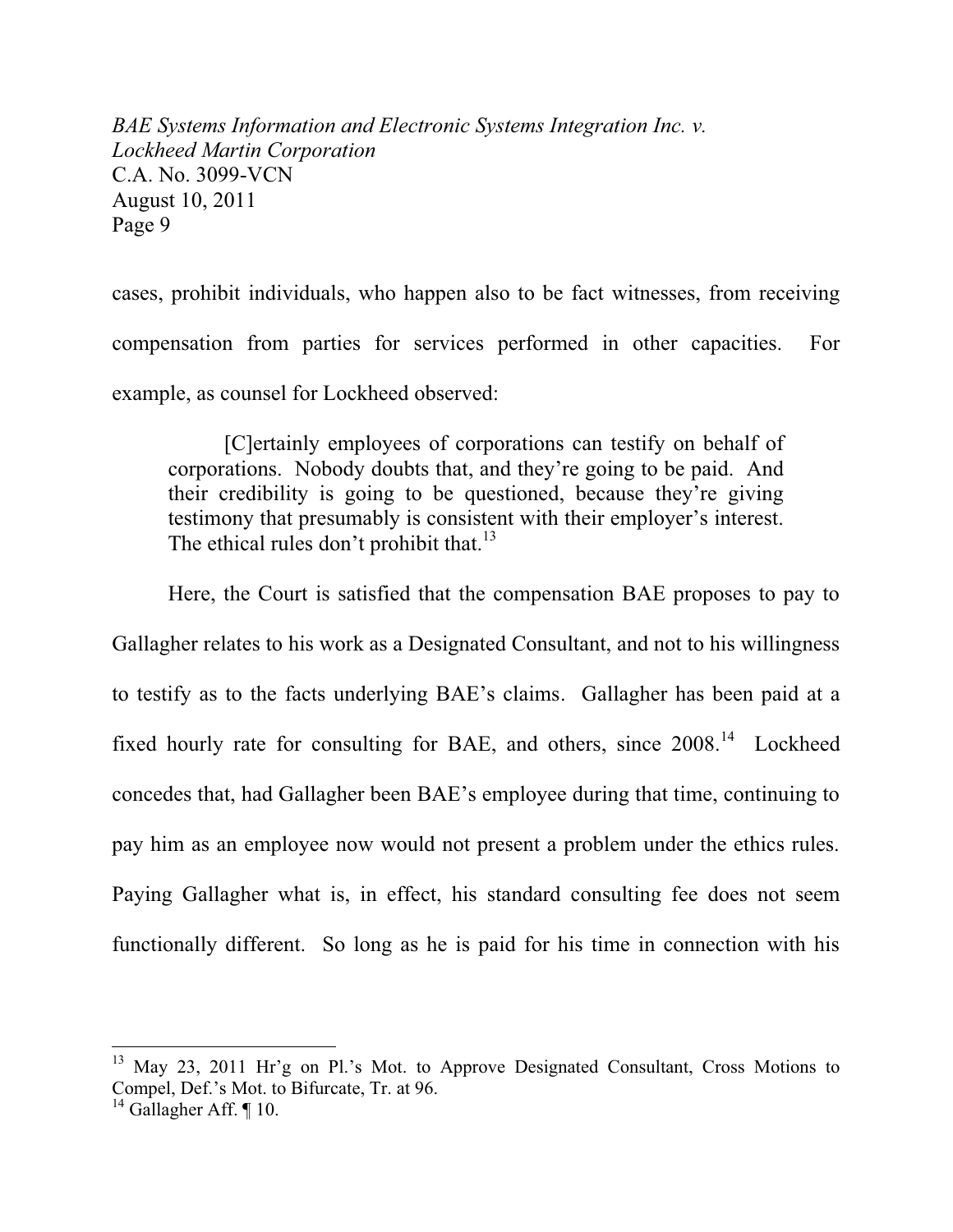work as a Designated Consultant, and not for his time as a fact witness,<sup>15</sup> Gallagher is not precluded by the rules of ethics from attempting to wear two hats.<sup>16</sup> Again, Lockheed, if it believes that Gallagher's fact testimony has been affected by his exposure to Competition Sensitive material while acting as BAE's Designated Consultant, is free to attempt to impeach his credibility on that basis.<sup>17</sup>

<sup>&</sup>lt;sup>15</sup> See id. at  $\P$  12 ("I understand that any compensation I receive in connection with this case is for the time I spend acting as a litigation consultant, and that I will not be compensated for the time I spend testifying at a deposition or at trial in this case.").<br><sup>16</sup> *See, e.g., Barrett Indus. Trucks, Inc. v. Old Republic Ins. Co.,* 129 F.R.D. 515 (N.D. Ill. 1990);

*In re Gulf Oil/Cities Serv. Tender Offer Litig.,* 1990 WL 108352 (S.D.N.Y. 1990) (each allowing a party to hire, as a litigation consultant, a former employee who was also a fact witness); *but see State of N.Y. v. Solvent Chem. Co., Inc.*, 166 F.R.D. 284, 290-91 (W.D.N.Y. 1996) (holding that the work of a fact witness as a litigation consultant was not protected under the work product doctrine where (1) the witness had previously been viewed as a hostile witness by the hiring party, and (2) the hiring party attempted to use the employment agreement with the witness to avoid production of otherwise discoverable material). Indeed, *Solvent Chemical Company* demonstrates that the question as to whether one person may function both as a fact witness and as a litigation consultant may be answered differently in view of the particular circumstances of the case.

 $17$  The parties both contend that an opinion of the Delaware State Bar Association's Committee on Professional Ethics (Del. Ethics Op. 2003-3 ("Op. 2003-3")) supports their respective positions on Gallagher's compensation. With regard to that matter, the Committee on Professional Ethics considered whether a client should have been allowed to compensate two fact witnesses ("Witnesses A and B"), both retirees, for their expenses and lost time. The Committee considered that Witness A was presently unemployed, but that Witness B had started an independent consulting business. *Id.* at 1. The client proposed to compensate Witness A for his lost time at the same rate as he had been paid as the client's employee immediately before his retirement more than three years before; Witness B would be compensated for his lost time at the same rate as he then received when consulting for others. *Id.* at 2. The Committee concluded that: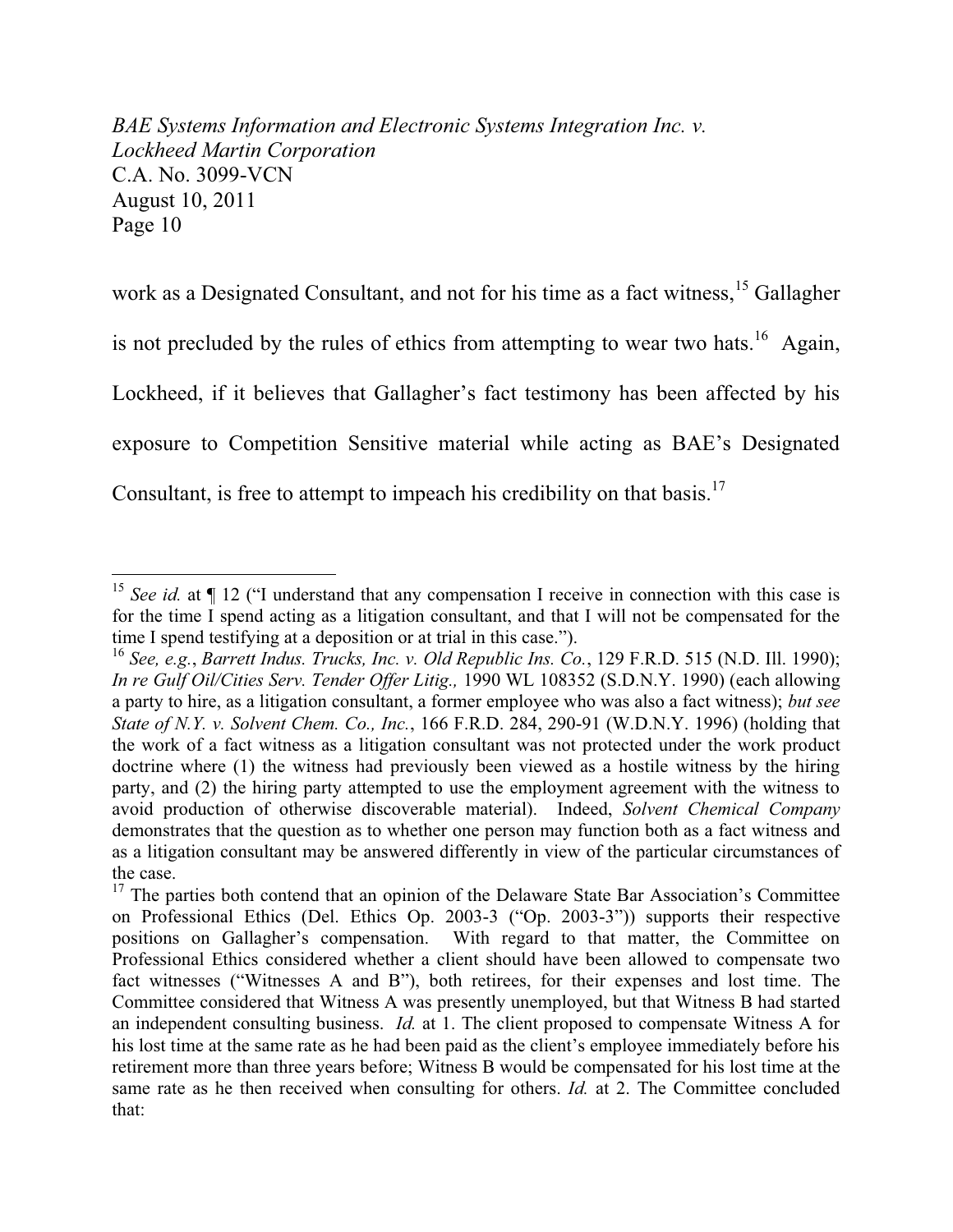## **III. CONCLUSION**

Because the terms of the Order do not prevent the selection of a likely fact witness as a Designated Consultant—and the Order does not otherwise prevent Gallagher's designation—and because compensating Gallagher as a Designated Consultant (and not as a fact witness) would not violate the Delaware Lawyers'

<sup>(1)</sup> Witness B may be reimbursed for his out of pocket expenses, and for the reasonable value of his lost time; and (2) Witness A may be reimbursed for his out of pocket expenses. However, insufficient facts have been presented to the Committee to conclude that Witness A may be compensated for the loss of his time or to determine what rate of compensation would be appropriate under the circumstances.

*Id.* The distinction drawn by the Committee between the two witnesses was that, in the case of Witness B, participation as a fact witness would "result in a substantial lost economic opportunity, and, moreover, that loss can be reasonably measured," (*Id.* at 9) while, in the case of Witness A, the Committee had "no facts to suggest that Witness A will lose an economic opportunity in spending time preparing for his testimony and testifying at the Delaware Trial." *Id.* at 10.

Because BAE proposes to compensate Gallagher as a Designated Consultant and not in his capacity as a fact witness, Op. 2003-3 is not precisely on point here. If the Court were to consider a portion of Gallagher's time as preparation for giving fact testimony, then the reasoning expressed in Op. 2003-3 would tend to support BAE's position, because Gallagher's situation is more closely analogous to Witness B's situation than it is to Witness A's. Gallagher appears to have worked as a consultant for the past three years (for which he is paid by Hepco at a fixed hourly rate), and he has agreed to act as BAE's Designated Consultant in lieu of seeking other consulting work with BAE or other clients. Thus, like Witness B, Gallagher, unless compensated, will suffer a substantial, and measurable, financial loss if he has to testify for the party proposing to compensate him. Compensating Gallagher for his lost time under such circumstances would be consistent with the reasoning expressed in Op. 2003-3.